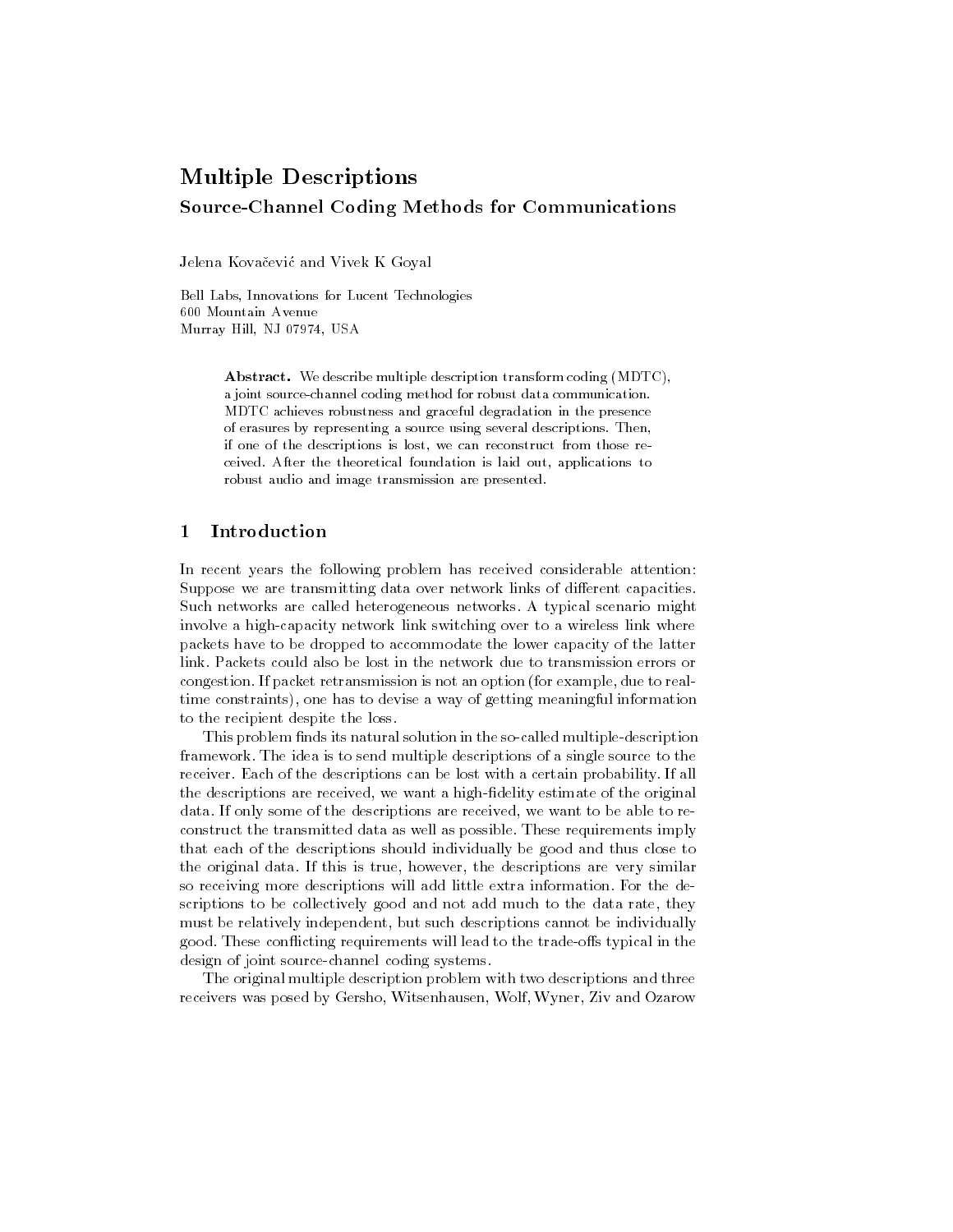at the 1979 IEEE Information Theory Workshop. It can be formulated as the  $\mathcal{L}$  search for achievable  $\{X_i\}$ ,  $\{Y_i\}$  be  $\{Y_i\}$  and  $\{Y_i\}$  and  $\{Y_i\}$  and  $\{Y_i\}$ are the rates and distortions for the ith channel respectively and D- is the distortion when both descriptions are received. Interestingly, to this day, the problem has been solved only for the memoryless Gaussian source with squared error distortion (Ozarow [1]). El Gamal and Cover  $[2]$  construct an achievable rate region for a memoryless source. To show how difficult the problem is, consider, for example, the special case of an i.i.d. binary source with R  $\alpha$  , and D  $\alpha$  , and D  $\alpha$  and D  $\alpha$  and D  $\alpha$  and D because  $\alpha$  because  $\alpha$  because  $\alpha$ A naive approach of sending alternate source symbols over the two channels results in D - evaluations in the distortion at rate in the distortion at rate  $\frac{1}{2}$  , and in the distortion that  $D \geq 0.11$ . In between these extremes lies the minimum D. In 1980, Wolf, Wyner and Ziv [3] showed that  $D \geq 1/6 \approx 0.16$  [3], and the following year Witsenhausen and Wyner [4] improved the lower bound to  $D \geq 1/5 = 0.2$ . In 1982, El Gamal and Cover [2] gave the upper bound  $D \leq (\sqrt{2}-1)/2 \approx$ , and the show in the gap and  $\alpha$  in the gap and showed the gap and showed the showed the gap and showed the showed that  $\alpha$  $D = (\sqrt{2} - 1)/2$ .

Vaishampayan [6] has worked extensively on designing multiple description scalar quantizers as well as on applying the multiple description frame work to speech, image and video coding.

We consider multiple description joint source/channel transform coding for erasure channels This is motivated by the fact that the limitations of separate source and channel coding (spurred by Shannon's famous "separation principle") have lead many researchers to the problem of designing joint source-channel (JSC) codes. An examination of Shannon's result leads to the primary motivating factor for constructing joint source-channel codes: The separation theorem is an asymptotic result which requires infinite block lengths (and hence infinite complexity and delay) at both source coder and channel coder; for a particular finite complexity or delay, one can often do better with a JSC code. JSC codes have also drawn interest for being robust to channel variation

we propose two methods-methods-methods-methods-methods-methods-methods-methodsmean Gaussian variables with different variances are transformed to a block of  $n$  transform coefficients in order to create a known statistical correlation between transform coefficients. The transform coefficients from one block are distributed to different packets so in the case of a packet loss, the lost coefficients can be estimated from the received coefficients. The redundancy comes from the relative inefficiency of scalar entropy coding on correlated variables. This method is a generalization of the technique proposed in  $[7, 8]$  for two channels. The second method uses a *deterministic* redundancy between descriptions introduced by representing the source data via a frame That is we use a frame expansion from C to C the  $(m > n)$  as a computationally simple approach to generalized MD coding [9].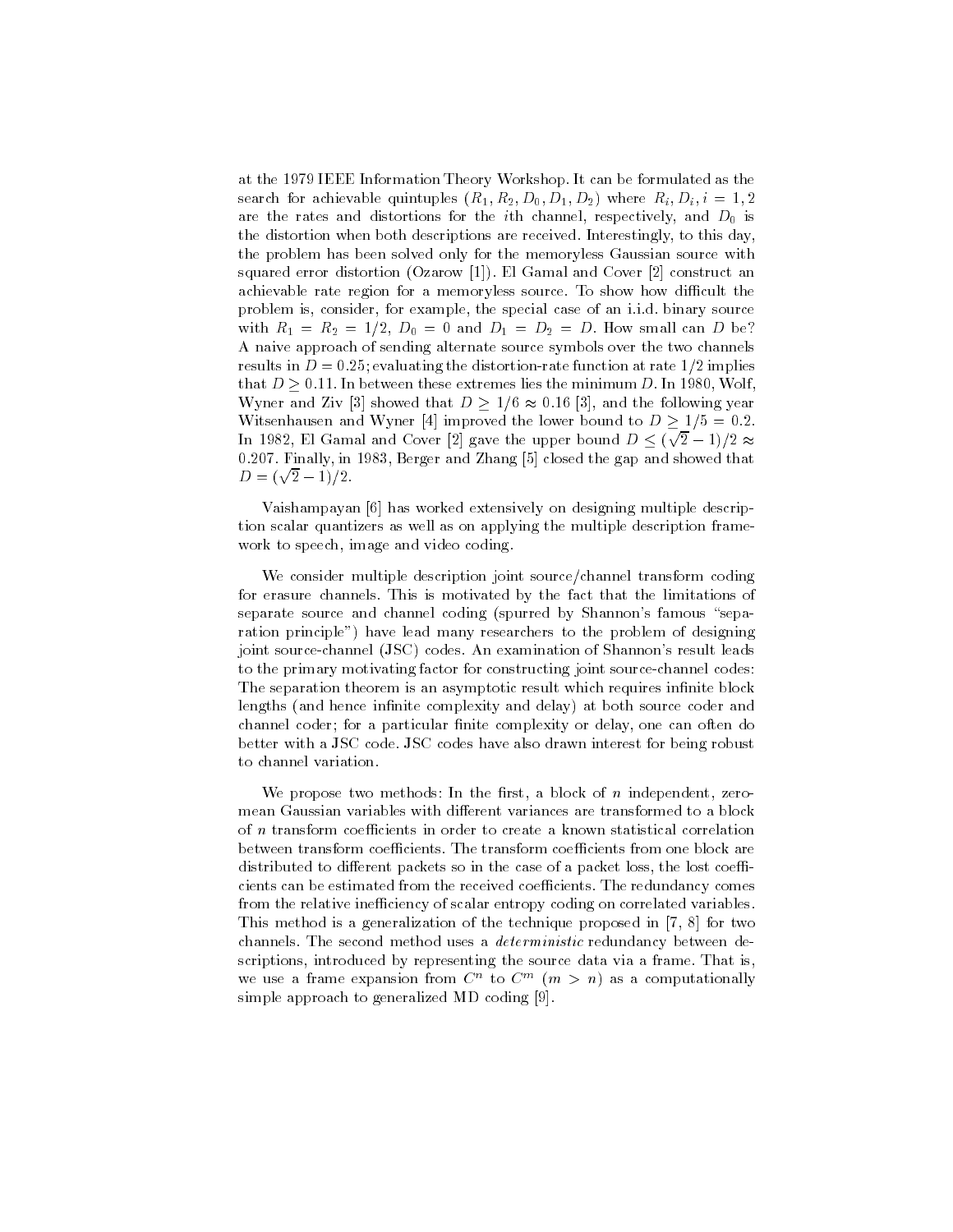#### $\bf{2}$ Multiple Descriptions Using Statistical Redundancy

In this first method (see  $[10, 11]$ ), a block of k independent, zero-mean variables with different variances are transformed to a block of  $k$  transform coefficients in order to create a known statistical correlation between transform coefficients. The coding of a source vector x proceeds as follows:

- $\sim$  is the quantization with a uniform step size of uniform step size  $\sim$   $\sim$   $y_s$  $\imath$  is a set of  $\imath$  $|x_i|\Delta$ , where  $|\cdot|\Delta$  denotes rounding to the nearest multiple of  $\Delta$ .
- 2. The vector  $x_q = [x_{q_1}, x_{q_2}, \ldots x_{q_k}]^{\top}$  is transformed with an invertible, discrete transform  $I: \Delta Z^* \rightarrow \Delta Z^*$ ,  $y = I(x_a)$ . The design and implementation of  $\hat{T}$  are described below.
- 3. The components of  $y$  are independently entropy coded.
- 4. If  $n < k$ , the components of y are grouped to be sent over the n channels.

The discrete transform T is related to a continuous transform T through "lifting." Starting with a linear transform  $T$  with determinant one, the first step in deriving a discrete version  $\hat{T}$  is to factor  $T$  into a product of upper and lower triangular matrices with unit diagonals  $T = T_1 T_2 \cdots T_m$ . The discrete version of the transform is then given by

$$
\hat{T}(x_q) = [T_1 [T_2 \dots [T_m x_q]_{\Delta}]_{\Delta}]_{\Delta}.
$$
\n(1)

The lifting structure ensures that the inverse of T can be implemented by reversing the calculations in  $(1)$ :

$$
\hat{T}^{-1}(y) = \left[ T_m^{-1} \dots \left[ T_2^{-1} \left[ T_1^{-1} y \right]_{\Delta} \right]_{\Delta} \right]_{\Delta}.
$$

When all the components of  $y$  are received, the reconstruction process is to (exactly) invert the transform T to get  $\hat{x} = x_q$ . The distortion is precisely the quantization error from Step 1. If some components of  $y$  are lost, they are estimated from the received components using the statistical correlation  $\min$  due to the transform  $T$  . The estimate  $x$  is then generated by inverting T. The reader is referred to  $[10, 11]$  for the algebraic details.

The optimal design of the transform  $\overline{T}$  for Gaussian sources, where arbitrary (unequal, dependent) packet loss probabilities are allowed, is discussed in  $[10, 11]$ . Here we consider the simpler case where packet losses are i.i.d. and the transform is implemented as parallel and/or cascade combinations of 2-by-2 transforms. It is shown in  $[10, 11]$  that for coding a two-tuple source over two channels, where each is equally like to fail, it is sufficient to consider transforms of the form

$$
T_a \stackrel{\text{def}}{=} \begin{bmatrix} a & 1/(2a) \\ -a & 1/(2a) \end{bmatrix} . \tag{2}
$$

We use this as a building block to form larger transforms as in the cascade structures  $[11]$ . The cascade structure simplifies the encoding, decoding, and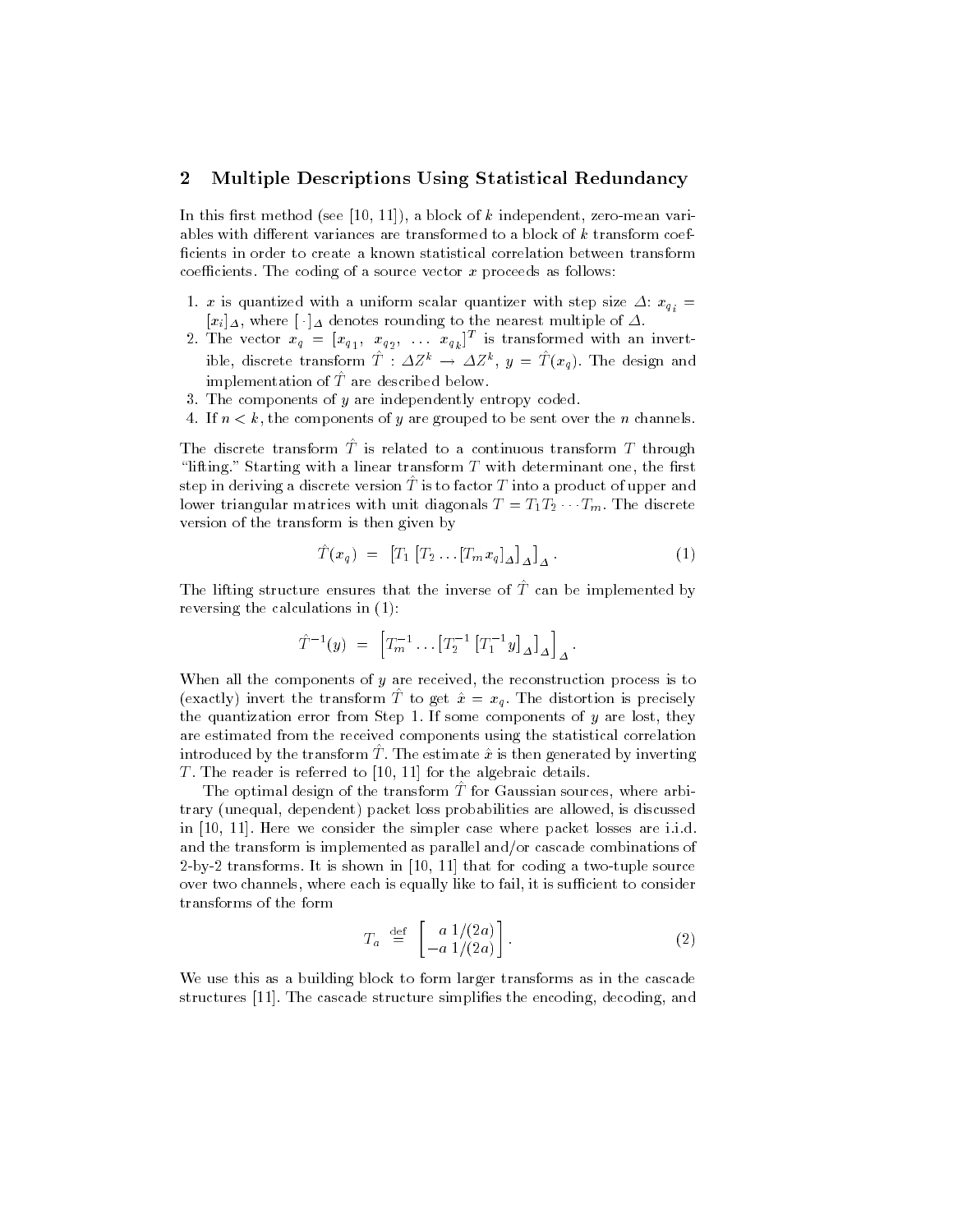design when compared to using a general  $k \times k$  transform. Empirical evidence suggests that for  $k = 4$  and considering up to one component erasure, there is no performance penalty in restricting consideration to cascade structures

#### Multiple Descriptions Using Frames 3

Robustness to lost packets comes from redundancy in the source representa tion In the previous technique the redundancy is statistical- the distribution of one part of the representation is reduced in variance by conditioning on an other part. The second method that we consider (see  $[9]$ ) uses a *deterministic* redundancy between descriptions

Consider a discrete block code which represents  $k$  input symbols through a set of n output symbols such that any  $k$  of the n can be used to recover the original k. (For concreteness, this may be a systematic  $(n, k)$  Reed-Solomon code over GF (2"") with  $n = 2$ ""  $-$  1 [12].) If the k input symbols are quantized transform coefficients, this may be a good way to communicate a  $k$ dimensional source over an erasure channel that erases symbols with prob ability less than  $(n - k)/n$ . A problem with this approach is that except in the case that exactly  $k$  of  $n$  transmitted symbols are received, the channel has not been used efficiently. When more than  $k$  symbols are received, those in excess of  $k$  provide no information about the source vector; and when less than  $k$  symbols are received, it is computationally difficult to use more than just the systematic part of the code

An alternative to (discrete) block coding was proposed in [9]. A linear transform from  $K^-$  to  $K^+$ , followed by scalar quantization, is used to generate n descriptions of a k-dimensional source. These n descriptions are such that a good reconstruction can be computed from any  $k$  descriptions, but also descriptions beyond the kth are useful and reconstructions from less than  $k$ descriptions are easy to compute

Assume that we have a tight frame  $\Phi = \{\varphi_m\}_{k=1}^n \subset R^k$  with  $\|\varphi_m\| = 1$ for all m and that  $y = Fx$ , where F is the frame operator associated with  $\Phi$  (see [13] and references therein for details on frames). This vector passes through the scalar quantizer Q- y Qy The entropycoded components of  $\hat{y}$  can each be considered a description of x.

For simplicity, let us assume that  $Q$  is a uniform quantizer with step size  $\varDelta$ and that  $n < 2k$ . If  $m > k$  of the components of  $\hat{y}$  are known to the decoder, then  $x$  can be specified to within a cell with diameter approximately equal to  $\Delta$  and thus is well approximated. Since the constraints on x provided by each description are independent, on average, the diameter is a nonincreasing function of m.

when  $m < \kappa$  components of y are received.  $R^+$  can be partitioned into an m-dimensional subspace and a  $(k - m)$ -dimensional orthogonal subspace such that the component of  $x$  in the first subspace is well specified. With a mild zero-mean condition on the component in the latter space, a reasonable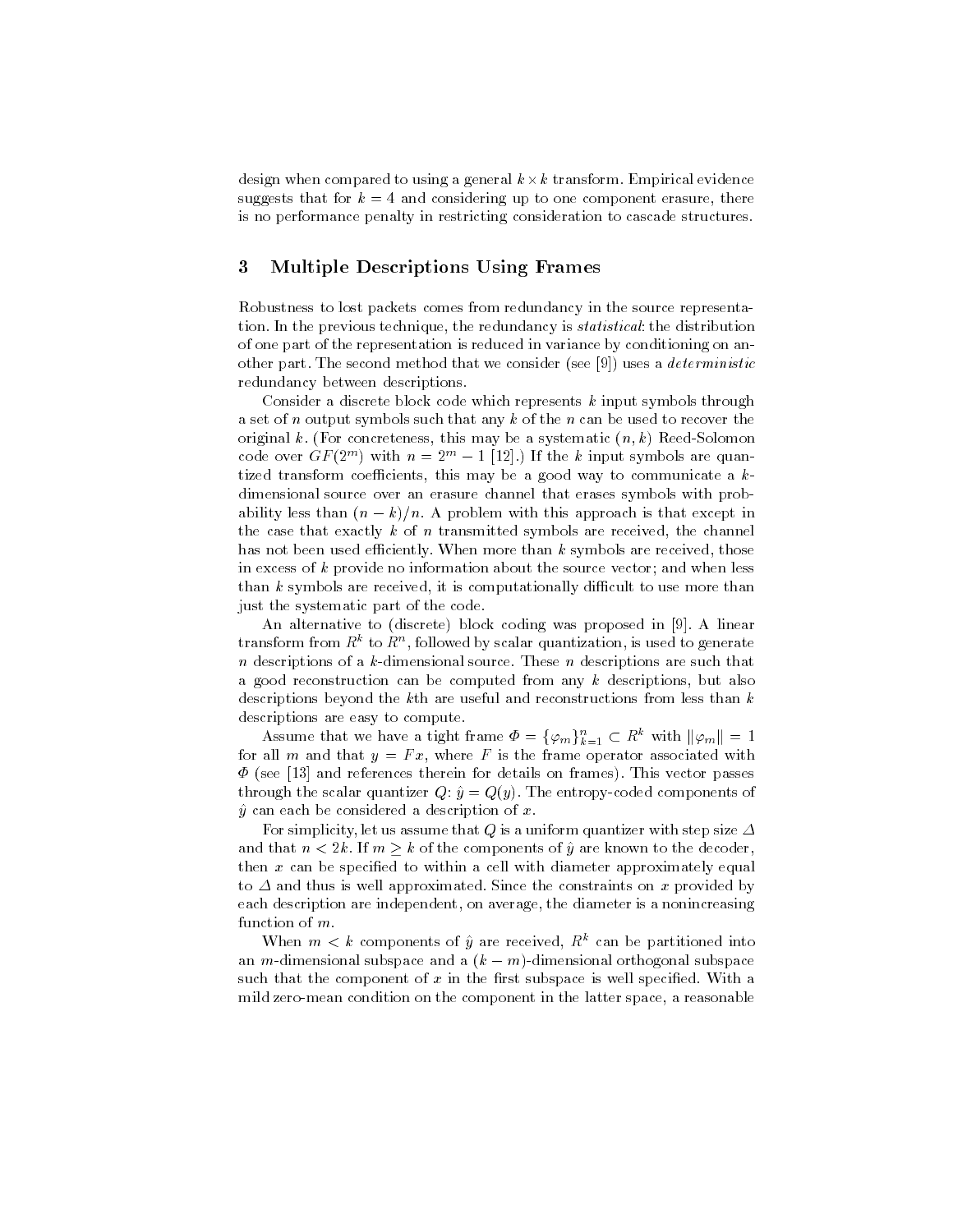estimate of x is easily computed. For any  $m$ , estimating x can be posed as a simple least-squares problem.<sup>1</sup>

Let us analyze the distortion when  $e$  of the descriptions are erased. Let  $E$ denote the index set of the erasures, that is, suppose  $\{\langle x, \varphi_m \rangle\}_{m \in E}$  are erased. If  $\Phi' = \Phi \setminus \{\varphi_m\}_{m \in E}$  is a frame, the minimum MSE estimate  $\hat{x}$  is obtained with the dual frame of  $\Psi$  ; otherwise,  $x$  can only be estimated to within a  $$ subspace and distributional knowledge is needed to get a good estimate.<sup>2</sup> We model the quantizer as an additive white noise source," so  $\eta = y - r \, x$  has independent components and is independent of x with  $E|\eta_m|^2 = \sigma^2$ .

When there are no erasures, the error between the reconstructed signal  $\hat{x}$  and source x is due only to the quantization noise. The MSE in this case is  $MSE_0 = k^{\sigma} \sigma^{\gamma}/n$  [15]. Now suppose (renumbering, if necessary)  $E = \{1,2,\ldots,e\}$  and let  $F_e$  denote the frame operator associated with  $\varPhi'.$ The MSE can then be written as

$$
MSE_e = \sigma^2 \sum_{m=e+1}^{n} ||(F_e^* F_e)^{-1} \varphi_m||^2
$$
  
= 
$$
\left[1 - \frac{e}{n} + \frac{k}{n^2} \sum_{i,j=1}^{e} B_{ij}^{(e)} C_{ij}^{(e)}\right] MSE_0
$$

where  $B^{(e)}$  and  $C^{(e)}$  depend on the inner products between erased vectors. A simple special case is when the erased components are pairwise orthogonal In this case, (b) reduces to mode  $\epsilon = (1 + \epsilon)/(n - \kappa)$  mode.

The coding method proposed here could be viewed as a signal-domain alternative to a (discrete) rate- $(k/n)$  block channel code. Though discussion here was limited to the general framework and the distortion with different numbers of erasures, preliminary calculations and simulations indicate potential for the proposed method Compared to the use of a discrete channel code, the proposed method seems to give better performance at high rates and to be less sensitive to knowledge of the erasure probability Minimum norm reconstructions can be computed in polynomial time for any  $e$ .

#### $\overline{4}$ Applications

In this section, we give examples of the MDTC applied to robust audio as well as robust image transmission systems. They are meant to illustrate the potential of the proposed method; for more details, the reader is referred to  $[15, 16]$ .

 $\lceil$  for  $m > k$ , a better estimate can be found by exploiting the boundedness of the quantization error error error error error error error error error error error error error error error error e

<sup>-</sup> Extensions to where  $\varPsi$  is not a frame are suggested by  $|10|$ .

Better reconstructions are possible when the boundedness of the quantization error en enpressent professor p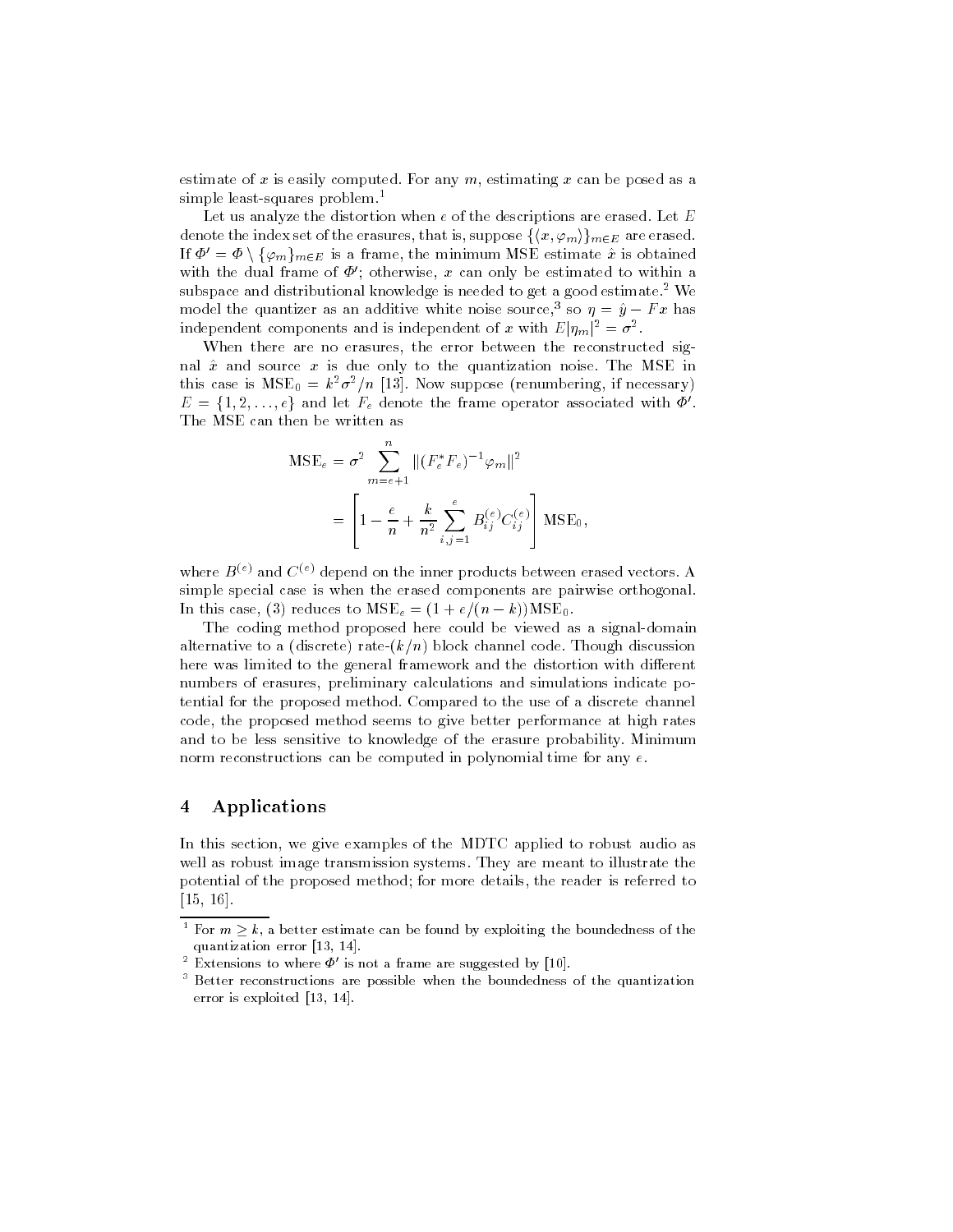#### 4.1 Multiple Description SourceChannel Coding of Audio

Audio compression uses a digital representation of audio signals to provide maximum signal quality with a given number of bits, delay and cost. Human perception plays a key role in compression of audio material As a result recent audio standards work has concentrated on a class of audio coders known as *perceptual coders*. Rather than trying to understand the source, they model the listener and attempt to remove irrelevant information contained in the input signal

We apply the MDTC to a state-of-the-art audio coder developed at Bell Labs, the Perceptual Audio Coder (PAC) [17]. Instead of developing a new audio coder from scratch, we implement this new technique in a well-known and fully operational audio coder

PAC Coder Like most perceptual coders, the PAC combines both source coding techniques to remove signal redundancy and perceptual coding tech niques to remove signal irrelevancy The PAC divides the input signal into 1024-sample-blocks of data -  $frames$  - that will be used throughout the encoding process It consists of ve basic parts- The analysis -lter bank converts the time-domain data to frequency domain. The *perceptual model* computes the frequency-domain threshold of masking both from the time-domain signal and from the output of the analysis filter bank. Depending on the transform that was used previously, each 1024-block is split into a predefined number of groups of bands  $-$  gain factor bands. Within each factor band, a perceptual threshold value is computed. In the quantization process, within each factor band the quantization step sizes are adjusted according to the computed per ceptual threshold values in order to meet the noise level requirements Once a quantized representation that fits with the constraint on the coded signal bit rate has been obtained, noiseless coding such as Huffman coding is used to provide an efficient representation of the quantized coefficients. The  $frame$  $formatter$  forms the bit stream, adding to the coded quantized coefficients the side information needed at the decoder to reconstruct the 1024-sample-block. This block is defined as the  $frame$ .

At the decoder, all the blocks are inverted and an error mitigation block is added between the inverse quantization and the synthesis filter bank. In this block, lost frames are interpolated based on the previous and following frames

MD PAC Coder The only difference when compared to the PAC coder is the addition of the MDTC block together with the off-line design.

An *MD* transform block is inserted between the quantizer and the noiseless coder. Within each 1024-sample-block or eight 128-sample-blocks contained in the  $1024$ -sample-unit-block, MDTC is applied to the quantized coefficients (integers) coming out of the quantizer. The transform is applied to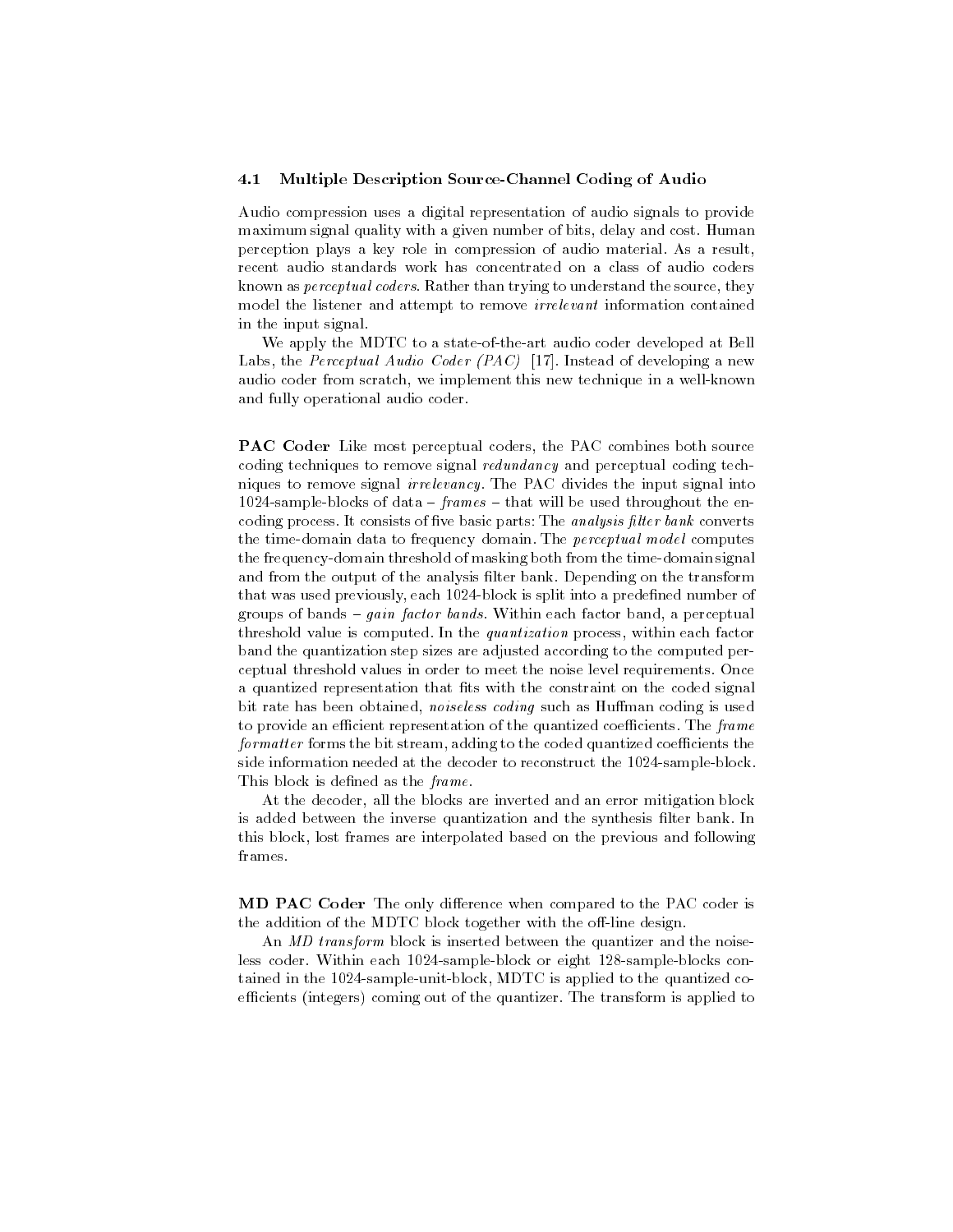pairs of quantized coefficients and produces pairs of MD-domain quantized  $coefficients$ , using the off-line designed side information. Within each pair, MD-domain quantized coefficients are then assigned to Channel 1 (quantized coefficient with higher variance) or Channel 2 (quantized coefficient with smaller variance Side information contains both the way quantized coefficients have to be paired and the parameter of the transform for each pair. Then, the MD-domain quantized coefficients are passed to the noiseless coder

We insert the inverse MDTC block between the noiseless decoder and the inverse quantizer. Within each  $1024$ -sample-block or eight  $128$ -sample-blocks contained in the 1024-sample-unit, the inverse MDTC function is applied to the MD-domain quantized coefficients (integers) coming out of the noiseless decoder. Then, if both channels are received, we invert the MD transform exactly, recovering perfectly the quantized coefficients. If only one of the channels is lost, we estimate its lost coefficients from their counterparts in the other channel and invert the MDTC If both channels are lost we use the built-in loss mitigation feature of the PAC.

As in the encoder, side information provides the way quantized coefficients have to be paired, the parameter  $a$  of the inverse transform for each pair. and the variances to be used in the estimation of lost MD-domain quantized coefficients. Once the MDTC has been inverted according to one of these four strategies, the output quantized coefficients are simply passed to the inverse quantizer

Since we have blocks of 1024 coefficients and we want to group them into two channels, we need to design the pairing. As described in [11], when there are  $2N$  variables and two channels, the optimal pairing consists of pairing the variable with the highest variance with the one with the lowest variance the second highest variance variable with the second lowest variance one, etc.

Therefore, we first tried pairing in the optimal fashion, that is, across all bands. According to this scheme, we can have either 1024 or 128 variables that we have to pair, leading to either  $512$  or  $64$  pairs. Of course, since factor bands may have different quantization steps, this approach implies a rescaling of the domain spanned by the variables prior to the application of MDTC by multiplying variables by their respective quantization steps

As will be explained later, the optimal pairing across all bands did not work well. Thus we now take the factor bands into account, and pair variables belonging to the same factor band

The next step was to design the correlating transform  $T_a$  defined by (2). For each pair we obtain the transform parameter  $a$  and find both the optimal

T If the source is Gaussian, uncorrelated, zero mean and if the quantizer preserves the zero mean, then the outputs of the MDTC block should have the same variance. The reason why this is not the case here is that either the quantizer does not preserve the zero mean or that the source is sufficiently far away from Gaussian. We leave this investigation for future work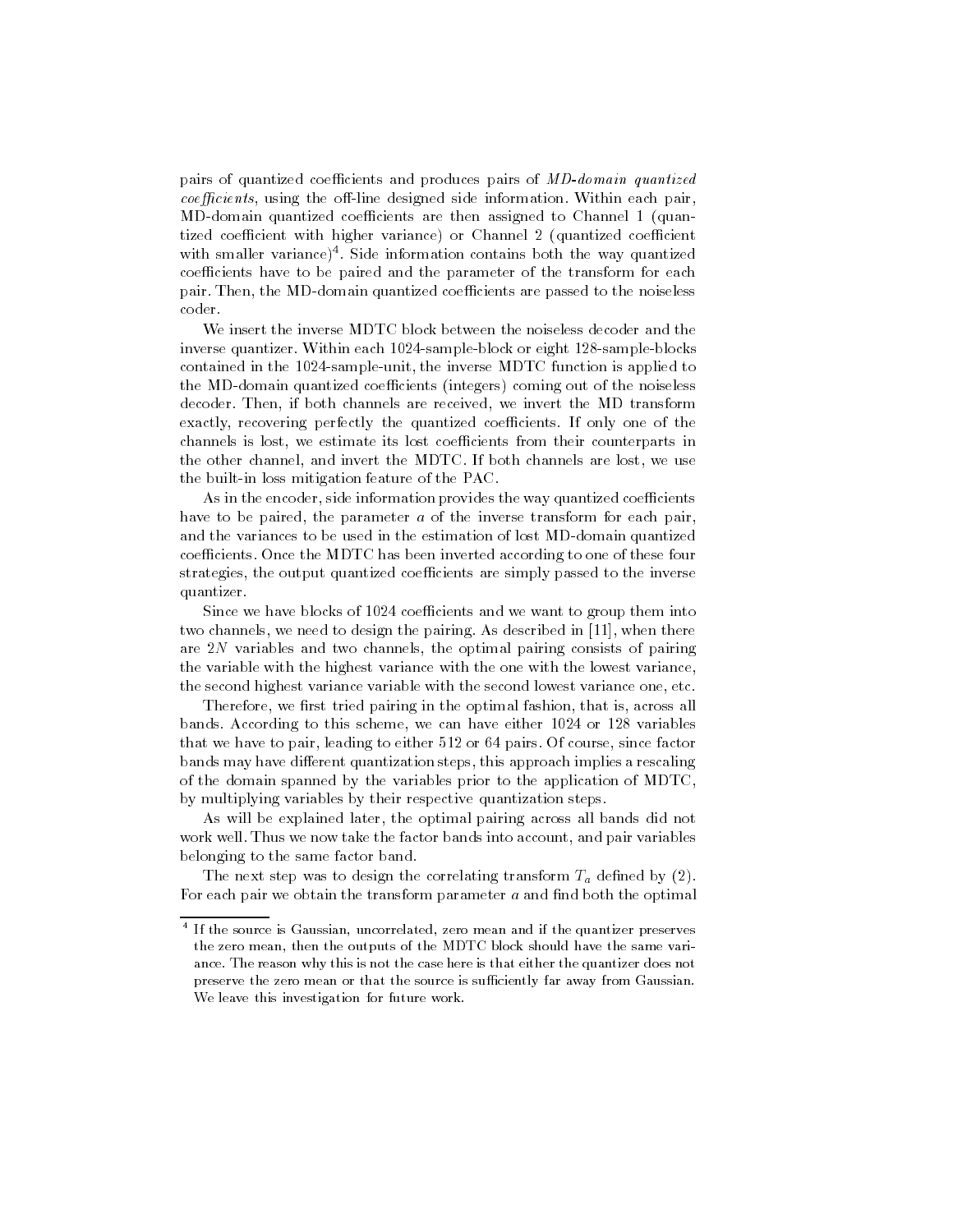redundancy allocation between pairs and the optimal <sup>a</sup> for a given set of variances and their pairing. After the application of MDTC, we pass the two channels (the MD-domain quantized coefficients) from the 1024 or 128sample-block to the noiseless coder of the PAC. We do not entropy code each set separately We do this for convenience and do not optimize the codebooks for our MD-domain quantized coefficients. Since we lose by doing it, we feel that the comparison between the SD PAC and MD PAC is fair It is part of future work for us to actually separate the channels and optimize codebooks From one set of variables, the MDTC scheme produces two distinct channels that have to be sent separately through a network Since these two channels have to be sent separately, side information of the original frame has to be doubled and sent with each channel

Experimental Results Here we discuss the experiments we did to compare the MD PAC to the original single description version  $-$  SD PAC. Since we were interested in Internet audio applications, we selected a bit rate of 20 kbps Our experiments with the MD PAC were all done with a small amount of reduced the personal personal personal per variable and personal personal personal personal personal personal personal personal personal personal personal personal personal personal personal personal personal personal p

EXP - The SD - The SD PAC and MD PAC at the SD PAC and MD PAC and MD PAC and MD PAC and MD PAC and MD PAC and same bit rate when no frames are lost. Since we are introducing redundancy, the MD version should sound slightly worse

**EXP 2:** Then, still without losing anything, we increase the bit rate in the MD PAC until we reach the same quality as in SD PAC. Here we can see the price we pay in bits for robustness; these bits are wasted when no data is lost

**EXP 3:** Finally, we compare the MD PAC and SD PAC at various loss rates. The SD PAC uses frame interpolation to recover from lost frames. If frame information from only one channel is lost, the MD PAC uses statistical redundancy. If frame information from both channels is lost, that is, we lost the whole frame, then we use the SD PAC error recovery scheme.

In what follows,  $P_i$  is the loss rate of Channel i,  $i = 1, 2$ . We also define the overall loss rate as  $P_{tot} = (P_1 + P_2)/2$ . For example, if  $P_1 = 20\%$ , then  $20\%$  of half-frames corresponding to Channel 1 are lost.

Pairing Across All Bands When we performed Experiment 1, we were quite disappointed The quality degradation in the MD PAC was extreme Here is an explanation why:

After applying MDTC to the quantized coefficients, the MD-domain outputs were simply passed to the original PAC noiseless coder Since the corre lating transforms have been designed to produce two equal-rate outputs, we are introducing nonzero values at the positions where the noiseless coder is expecting zeros. Thus, modifying the input to the noiseless coder in such a way led to ineffective coding, resulting in quality degradation. A solution to this problem would be to design and optimize new entropy coders to be used for the MD-domain quantized coefficients. We leave this for future work.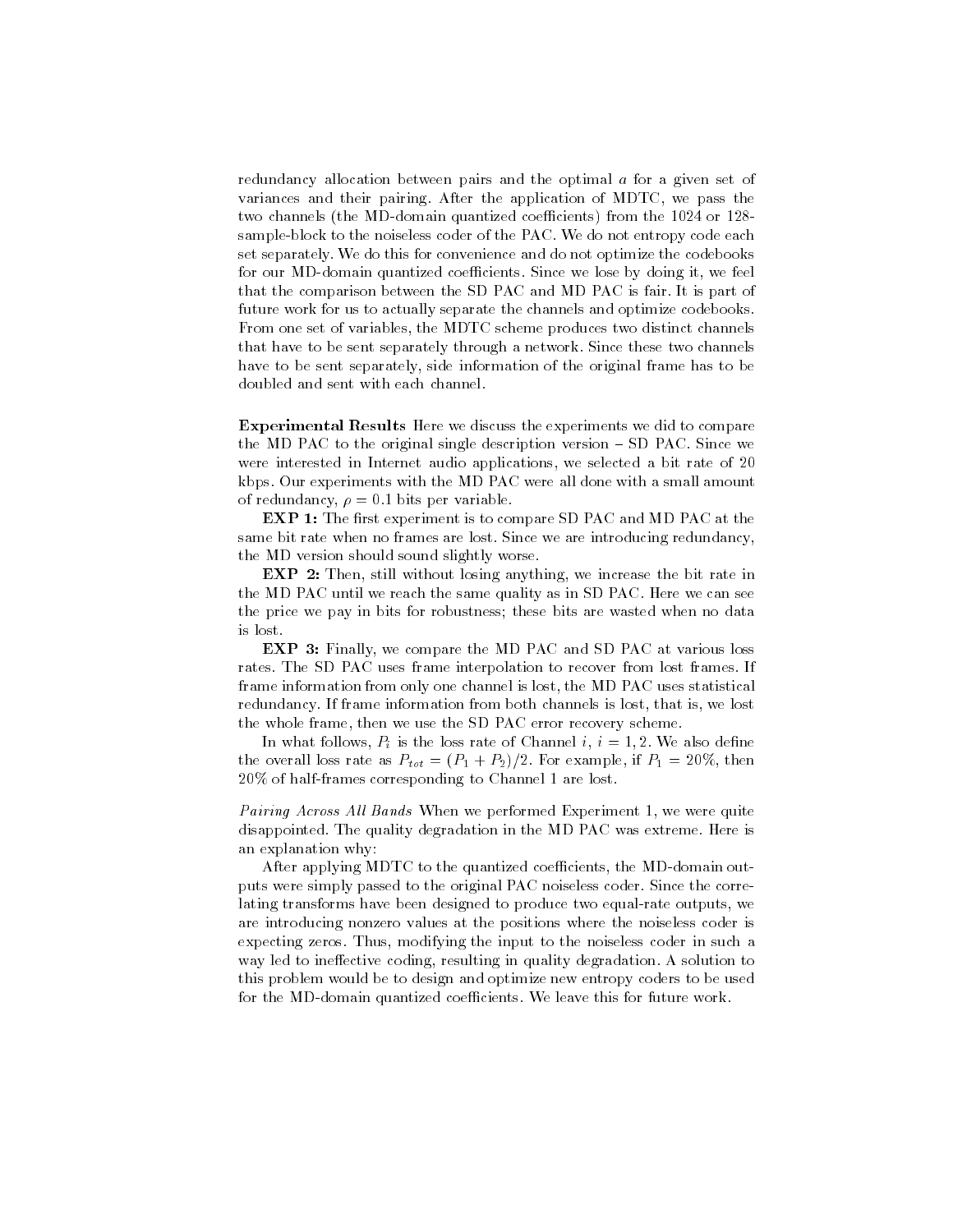Pairing Within Factor Bands We now restrict ourselves to pairing variables belonging to the same factor band. Throughout the rest of the paper, we will be pointing the reader to the results of our experiments. The audio files are provided in three formats (aiff, wave and next) and can be accessed on the Web at- httpcm-belllabs-comwhojelena under InterestsMDAudioDemoDemoList-html

we performed Expert in the degradation due to the contract of the contract of the state of the state of the state of the state of the state of the state of the state of the state of the state of the state of the state of t redundancy was very low, though noticeable for expert listeners (listen to Files 1 and 2 under "No losses").

In EXP 2, the difference was hardly noticeable (listen to Files 1 and 3 under "No losses"). The price we pay is an extra 2 kbps for the MD PAC.

**EXP 3** was performed at various loss rates. We started with  $P_1 = 100\%$ and  $P_2 = 0\%$ , and then  $P_1 = 0\%$  and  $P_2 = 100\%$ . A very annoying highfrequency artifact appeared in the decoded files. The higher the loss rates, the more present this artifact was. It turns out that the high-frequency artifact came from overvaluation of variables within a particular factor band, the one where the variances drop to very low levels (the limit of the spectrum that will be coded at a given bit rate). This overvaluation seems to stem from the huge difference of variances of the variables within this factor band, leading to a very small transform parameter  $a$ .

To improve the estimation within this factor band, we first set the variables belonging to this factor band to zero. The artifact disappeared. However, since the resulting decoded files lost their highest frequencies, they sounded quite unnatural (listen to File 3 under "Loss rate  $=50\%$ ").

Note that above, we simulated only the extreme case when one entire channel is lost We now discuss the results when losses are spread over both channels. The SD PAC error recovery scheme is particularly effective below  $P_{tot} = 10\%$ . However, for higher loss rates, the interpolation process becomes less and less sufficient, and gaps appear in the music (listen to File 4 under "Total loss rate  $= 50\%$ ").

On the other hand, the MD PAC estimation process seems to have a better behaviour at high loss rates, typically over  $80\%$  of one of the channels (listen to Files 1, 2, 3 and 4 under "Total loss rate  $= 50\%$ "). Even if the estimation tends to be noisy as we have seen previously, the result is satisfactory. However, for loss rates around  $50\%$ , the noisy effects are annoying. This might be due to the fact that we are jumping from the spectrum of a perfectly received frame to one estimated in the case of a loss Furthermore it seems that the estimated spectrum is not only noisy but also biased from the original one Moreover, audio is inherently nonstationary, and we are using only one set of estimated variances for an entire audio file. This leads to the differences between original and estimated spectra. As future work, we will implement an adaptive scheme where the variances are estimated on shorter pieces of music. At low loss rates, the behaviour of the MD PAC coder is effective, since the previously described effect is hardly present (listen to Files  $1.2$  and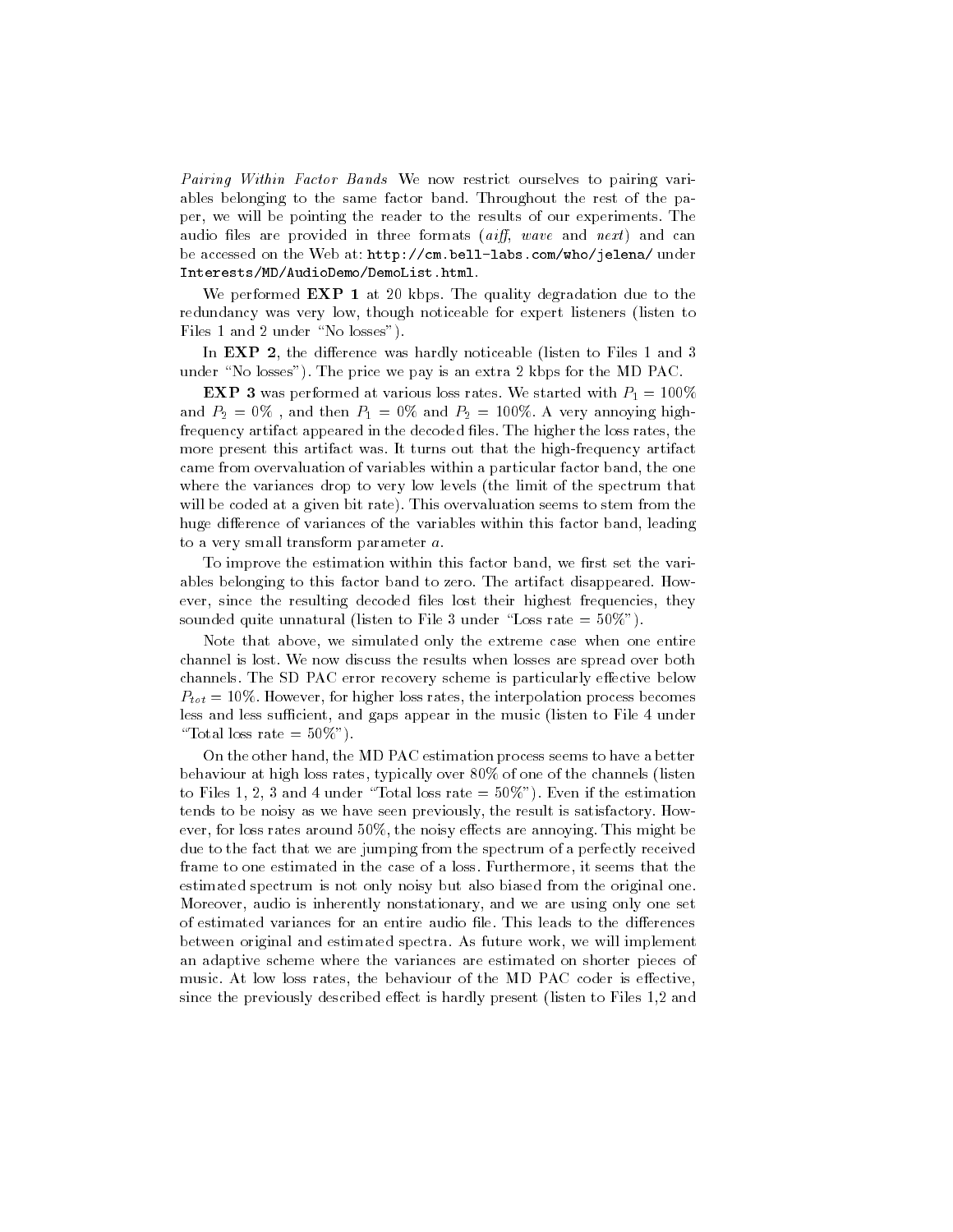3 under "Total loss rate = 5%"). At the loss rate of  $(P_1, P_2) = (20\%, 20\%)$ . which means that the percentage of loss of both half-frames is  $P_{12} = 4\%$ , the quality is satisfactory even though we are mixing spectra from three sourcesreceived, estimated and interpolated (listen to Files 1,2 and 3 under "Total loss rate = 20%"). However, at the loss rate of  $(P_1, P_2) = (40\%, 40\%),$  $P_{12} = 16\%$ , the decoded file is loaded with annoying artifacts coming from this mix as well as clipping due to the high  $P_{12}$ .

### MDTC of Images

MDTC of Images Using Statistical Redundancy To demonstrate the efficacy of the correlating transform method for image coding, we consider the case of coding for four channels This method is designed to operate on source vectors with uncorrelated components. We (approximately) obtain such a condition by forming vectors from DCT coefficients separated both in frequency and in space A straightforward application proceeds in the following steps:

- 1. An 8-by-8 block DCT of the image is computed.
- 2. The DCT coefficients are uniformly quantized.
- 3. Vectors of length 4 are formed from DCT coefficients separated in frequency and space. The spatial separation is maximized, that is, for  $512 \times$  $512$  images, the samples that are grouped together are spaced by  $256$ pixels horizontally and/or vertically.
- 4. Correlating transforms are applied to each 4-tuple.
- 5. Entropy coding akin to that of JPEG is applied.

The system design is completed by determining which frequencies are to be grouped together and designing a transform for each group This can be done based on training data. Even with, say, a Gaussian model for the source data, the transform parameters must be numerically optimized.<sup>5</sup>

We have simulated an abstraction of this system If we were to use pre cisely the strategy outlined above, the importance of the DC coefficient would dictate allocating most of the redundancy to the group containing the DC coefficient. Thus for simplicity we assume that the quantized DC coefficient is communicated reliably through some other means. We separate the remaining coefficients into those that are placed in groups of four and those that are sent by one of the four channels only The optimal allocation of redundancy between groups is difficult, so we allocate approximately the same redundancy to each group. For comparison we consider a baseline system that also communicates the DC coefficient reliably. The AC coefficients for each block are sent over one of the four channels. The rate is estimated by sample scalar entropies

 $^\circ$  in the case of pairing transforms as in  $[8]$ , the optimal pairing and allocation of  $\,$ redundancy between the pairs can be found analytically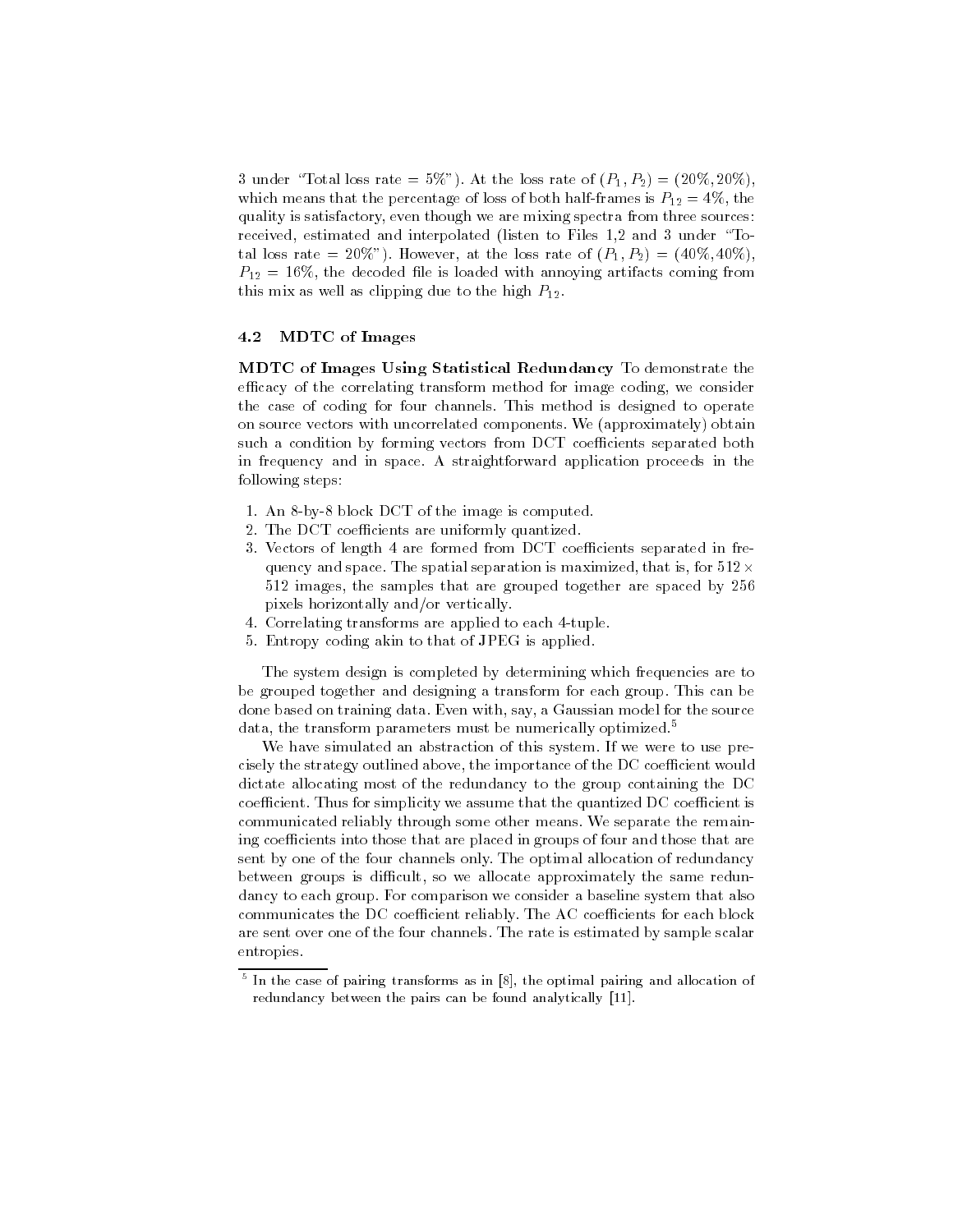Simulation results for the standard  $512 \times 512$  'Lena' image are given in Fig. 1. As desired, the MD system gives a higher quality image when one of four packets is lost at the expense of worse rate-distortion performance when there are no packet losses



Fig - Results for correlating transform method at bpp Top row- no packet losses bottom row- one packet lost Left column- baseline system right col um - Monte and Monte and Monte and Monte and Monte and Monte and Monte and Monte and Monte and Monte and Monte

The results presented here are only preliminary because we have applied the techniques of  $[10]$  without much regard for the the structure and properties of images. The transform design is based on high-rate entropy estimates for uniformly quantized Gaussian random variables. Effects of coarse quantization, dead zone, divergence from Gaussianity, run length coding, and Huffman coding are neglected. Incorporating these will require a refinement of the theory and/or an expansive numerical optimization. Aside from transform optimization this coder could be improved by using a perceptually tuned quantization matrix as suggested by the JPEG standard. Here we have used a constant quantization matrix for simplicity With this type of tuning it should be possible to design a system which, say, performs precisely as well as the system in [7] when two or four of four packets arrive, but which performs better when one or three packets arrive

A full image communication system requires packetization We have not explicitly considered this, so we do not produce four streams with precisely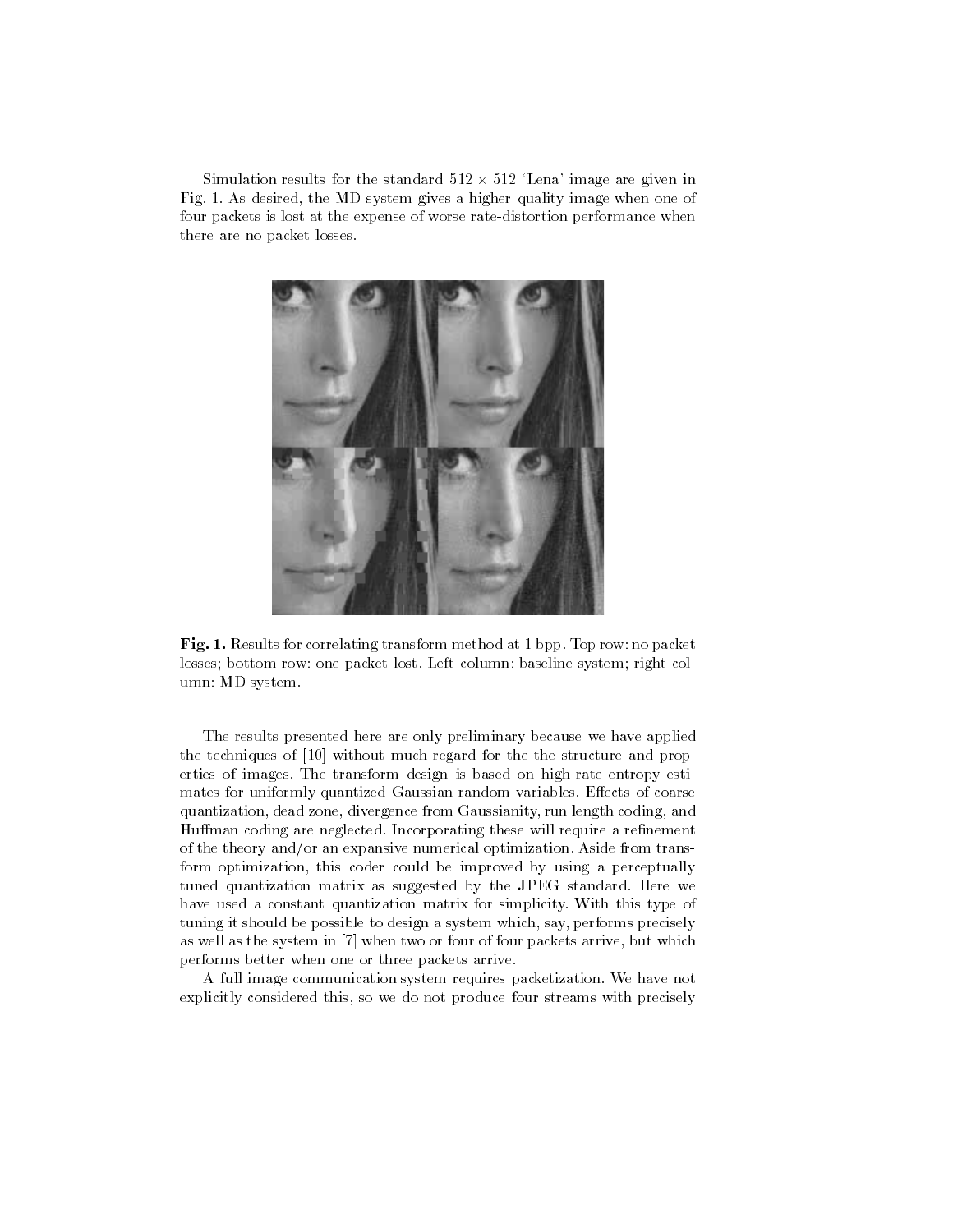the same number of bits The expected number of bits for each stream is equal because of the form of  $(2)$ . In contrast, with the transforms used in one must multiplex the streams to produce packets of approximately the same size

MDTC of Images Using Frames As an example, we consider a frame alternative to a (10,8) block code. For the  $10 \times 8$  frame operator F we use a matrix corresponding to a length-10 real Discrete Fourier Transform of a length-8 sequence [13]. This can be constructed as  $F = [F^{(1)} F^{(2)}]$ , where

$$
F_{ij}^{(1)} = \frac{1}{2} \cos \frac{\pi (i-1)(2j-1)}{10} \text{ and}
$$
  

$$
F_{ij}^{(2)} = \frac{1}{2} \sin \frac{\pi (i-1)(2j-1)}{10}, \ 1 \le i \le 10, \ 1 \le j \le 4
$$

In order to profit from psychovisual tuning, we apply this technique to DCT coefficients and use quantization step sizes as in a typical JPEG coder. The coding proceeds as follows:

- 1. An 8-by-8 block DCT of the image is computed.
- 2. Vectors of length  $8$  are formed from DCT coefficients of like frequency, separated in space
- 3. Each length 8 vector is expanded by left-multiplication with  $F$ .
- 4. Each length 10 vector is uniformly quantized with a step size depending on the frequency

The baseline system against which we compare uses the same quantiza tion step sizes, but quantizes the DCT coefficients directly and then applies a systematic  $(10, 8)$  block code which can correct any two erasures. We assume that if there are more than two erasures, only the systematic part of the received data is used. (Maximum likelihood decoding would perform somewhat better, but is complex. In practice, one often discards the entire codeword if there are too many erasures

We have simulated the two systems with quantization step sizes conform ing to a *quality* setting of  $75$  in the Independent JPEG Group's software. For the 'Lena' image, this corresponds to a rate of about 0.98 bpp plus  $25\%$ channel coding In order to avoid issues related to the propagation of errors in variable length codes, we consider an abstraction in which sets of coefficients are lost. The alternative would require explicitly forming ten entropy coded packets. The reconstruction for the frame method follows a least-squares strategy For the baseline system when eight or more of the ten descriptions arrive, the block code insures that the image is received at full fidelity. The effect of having less than eight packets received is simulated using the follow- $\lim_{n \to \infty}$  combinatorial result. Wrth  $\epsilon > n - \kappa$  erasures distributed uniformly in a systematic  $(n, k)$  code, the probability that m data symbols are erased is

$$
\binom{n}{e}^{-1}\binom{k}{m}\binom{n-k}{e-m}
$$
 for  $e-(n-k) \le m \le \min(e,k)$ .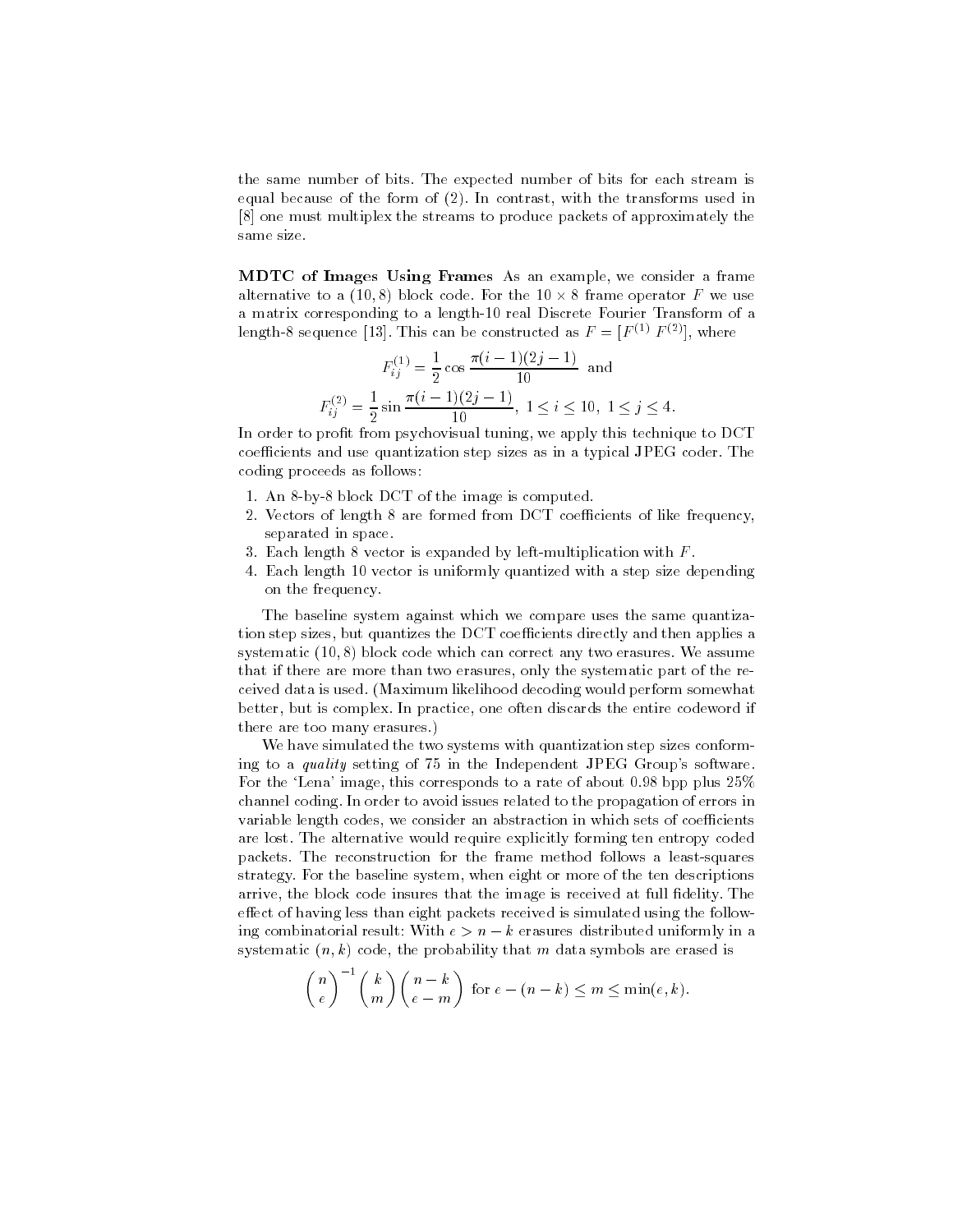

Fig Results for frame method at bpp Left column- baseline system right columns first that the system of  $\mathfrak{p}$  to the column to both  $\mathfrak{p}$  action fields  $\mathfrak{p}$ is  $8, 7, 6,$  and  $5.$ 

Results are shown in Fig. 2 for five through eight received packets. As expected, the frame system has better performance when less than eight packets are received. The performance of the MD system degrades gracefully as the number of lost packets increases